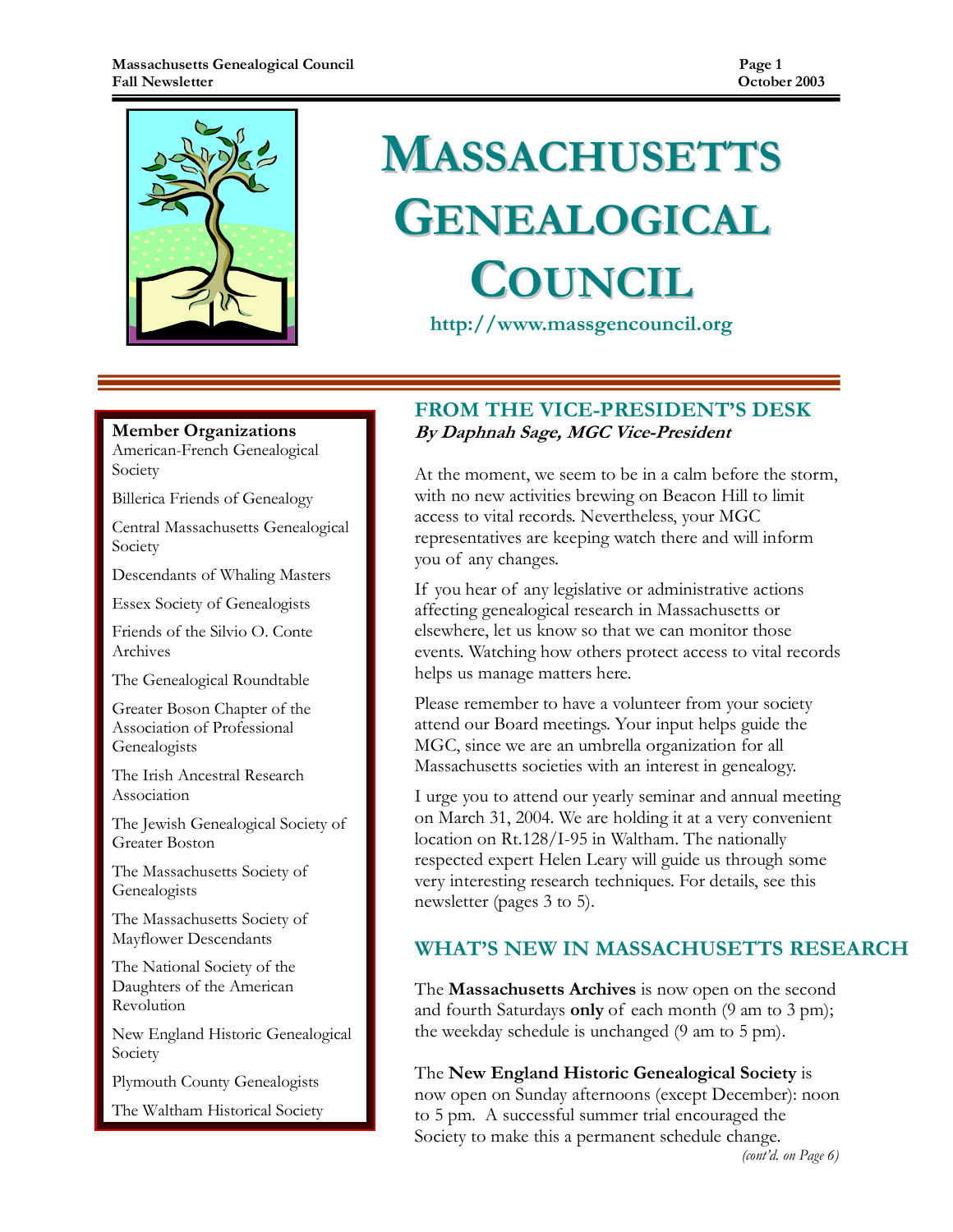#### MGC BOARD 2003-2004

#### **OFFICERS**

President: Bernard J. Couming Vice-President: Daphnah Sage Treasurer: Peter Viles Secretary: Sandra Gambone DIRECTORS

Archives: Ann Dzindolet Civil Records: Shirley Barnes Asst. Civil Records: John S. Gracey Newsletter: Mary Ellen Grogan Asst. Newsletter: Georgie Hallock Programs: Sharon Sergeant Publicity: Bobby Lyman Ways & Means: Sheila FitzPatrick

#### The Massachusetts Genealogical

Council is dedicated to serving the interests of the state's genealogical community. Founded in 1980, the Council's stated aim is to develop and promote the study and exchange of ideas among persons and organizations interested in the pursuit of genealogy. Its programs and activities are designed to complement those of the many genealogical and hereditary societies throughout the state and to provide a statewide forum for genealogists.

One of the Council's leading functions is to represent the concerns of genealogists in the halls of state and local government. The Council monitors the activities of agencies that bear on genealogical interests and testifies at hearings and other forums of government. The Council promotes the preservation and publication of state and local records and also provides information about them. It guards the rights of all researchers' access to public records and educates genealogists about the proper use and preservation of these records.

The Massachusetts Genealogical Council (MGC) is composed of both Individual and Organization Members. Individual members receive the newsletter, participate in activities organized by the MGC, and may attend the Annual Meeting and Seminar at a discounted member-only rate. All Organization Members receive the newsletter. Organization Members of groups based in Massachusetts are encouraged to send a delegate to the quarterly meetings of the Board of Directors. Delegates are voting members of the Board.

Membership in the Council is open to any person or organization interested in its activities upon payment of dues. The membership year runs from 1 January through 31 December. Dues are: Individual \$7.50, Organization \$10.00, Sponsor \$15.00. Note: Dues are NOT tax-deductible.

The MGC Board meets four times a year. Meetings are open to all interested genealogists, and we welcome your participation. Massachusetts genealogical organizations are urged to send a representative to these meetings. Meetings are scheduled for November 15, 2003, January 3, 2004, March 6, 2004, and May 2, 2004, at the National Archives in Waltham, from 1 to 4 pm.

# PROTECT YOURSELF FROM INTERNET FRAUD

Be aware that fraudulent emails target customers of many high-profile companies. These emails may ask you to submit sensitive personal information with the intent to steal that information from you. These crimes are common – and require your vigilance. Here are some tips to help you protect yourself:

- Never send your password, credit card number, secret word, or PIN in an email.
- When you receive an email that directs you to a Web page asking for your personal information, please use caution. The email may direct you to a Web site that looks as though it is from a legitimate company with which you do business, but in reality the site has been created by a criminal to steal your personal information. A link may show one Web address – but direct you to another. You should always type the Web address directly into the address bar rather than clicking the link.
- If you think you have already submitted sensitive information in response to a fraudulent email, please contact your bank and/or credit card company immediately.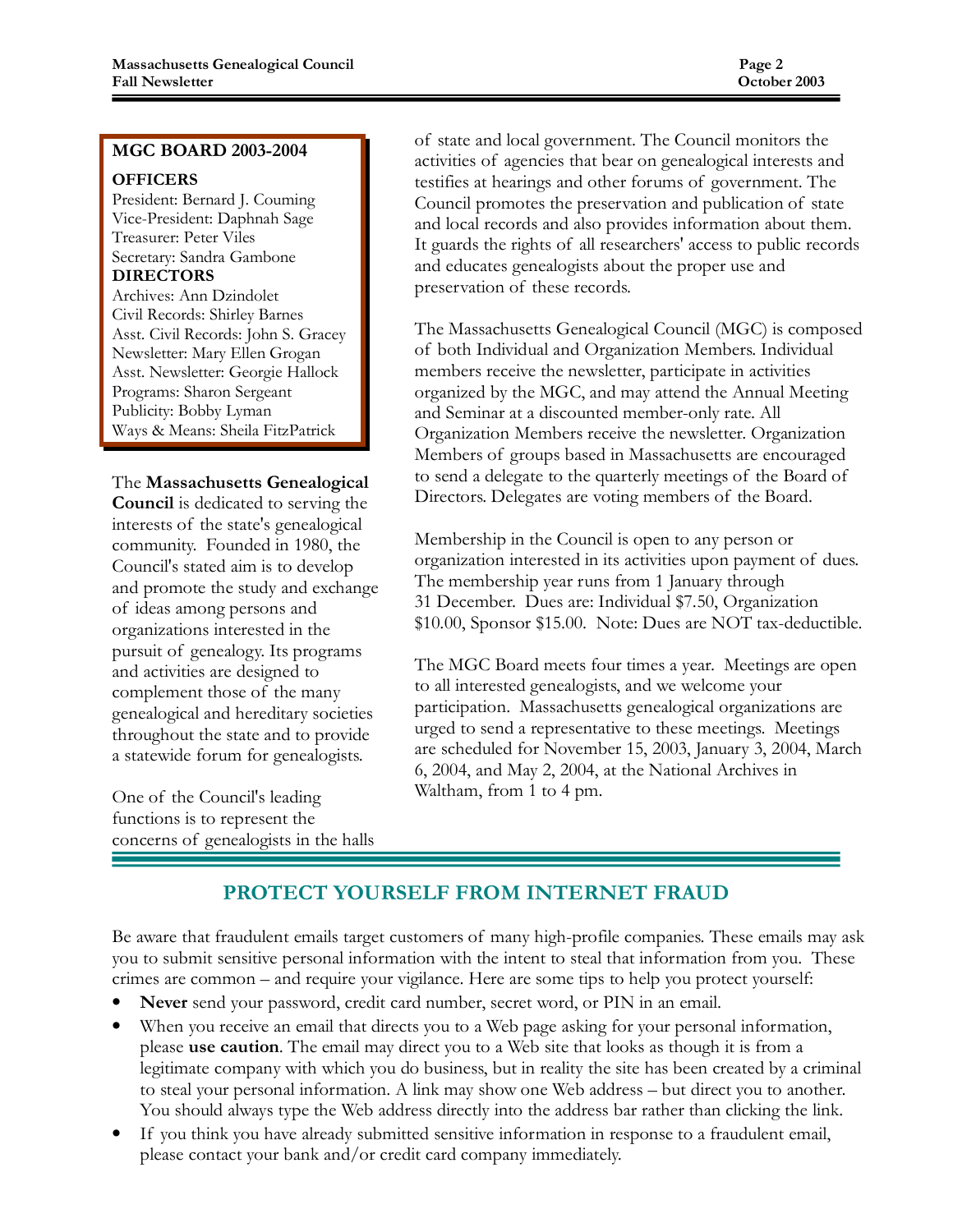# The Massachusetts Genealogical Council is proud to present a full day seminar by renowned genealogist and noted educator

# HELEN LEARY

Certified Genealogist, Fellow of the American Society of Genealogists, Fellow of the National Genealogical Society

Helen F. M. Leary, CG, CGL, FASG, FNGS, has been active in the field of genealogy for more than twenty-five years and a professional genealogist since 1978. She is a Certified Genealogist, Certified Genealogical Lecturer, Fellow of the American Society of Genealogists, and a Fellow of the National Genealogical Society (and received its Award of Merit in 1987). She is past-president of the Board for Certification of Genealogists (and recipient of its Award for Outstanding Service in 2002) and has held numerous other elective offices in the field: trustee of the Association for Professional Genealogists (and recipient of its Graham T. Smallwood Award in 2003), and many others.

As a member of the adjunct faculty of the Samford University Institute of Genealogy and Historical Research (and recipient of its Outstanding Alumni Award in 1996), she lectures on advanced methodology and is Course Coordinator for Level 5-A: Genealogy as a Profession and Level 5-B: Genealogical Writing. She has also contributed chapters to Professional Genealogy: A Manual for Researchers, Writers, Editors, Lecturers, and Librarians and articles to genealogical and historical periodicals, including the National Genealogical Society Quarterly, and The American Genealogist, among others.

Mrs. Leary speaks with authority, accuracy, and humor about a wide range of genealogical and historical topics. She is a well-known and highly respected lecturer, often appearing at national conferences, regional and local seminars, and historical symposia. Drawing on her years as a professional speaker, writer, and genealogical researcher, she presents a program that inspires, entertains, and informs her audience.

# Saturday March 27, 2004

Best Western Hotel Waltham, MA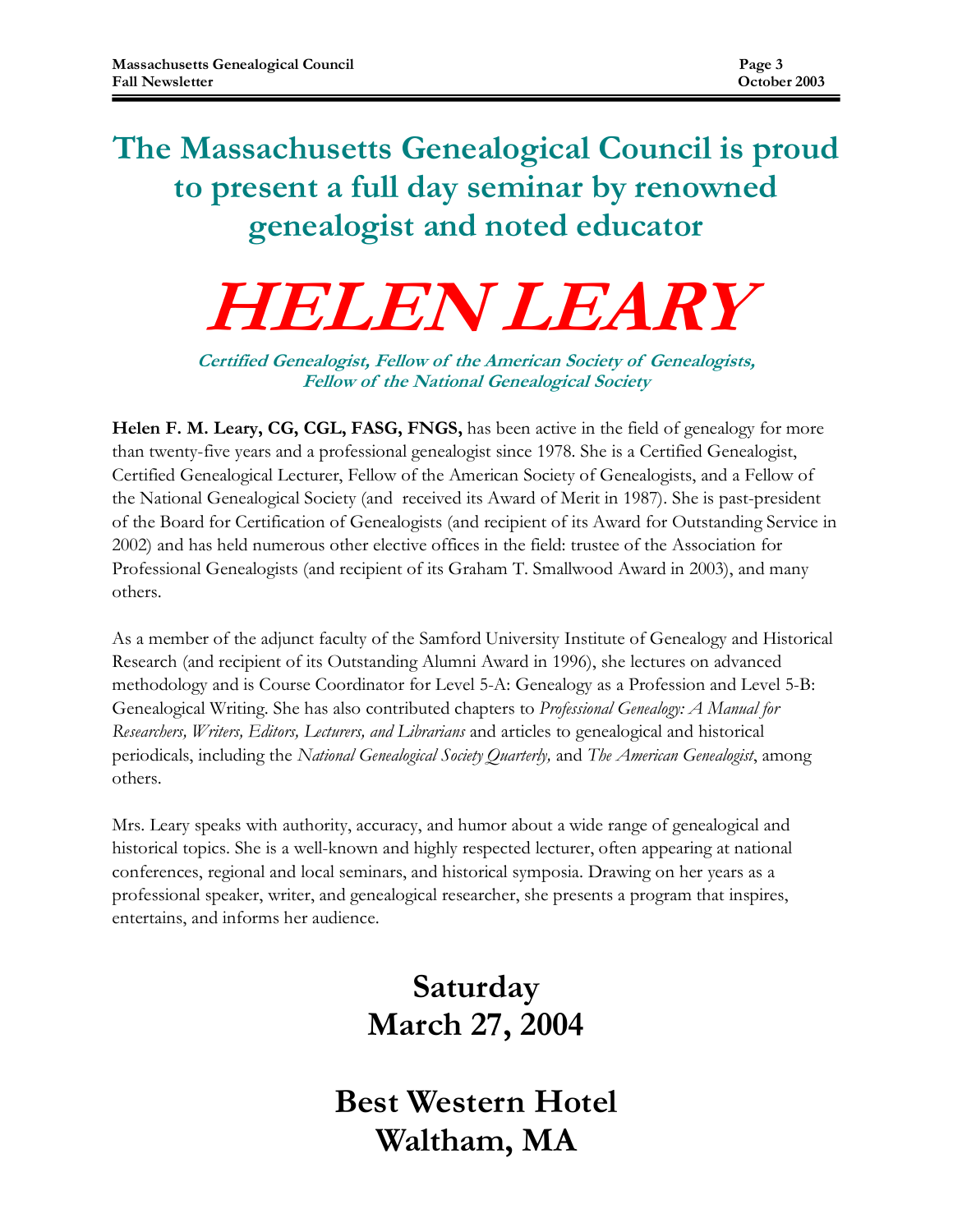# PROGRAM

#### 8:00am-10:00am

Registration in the Grand Ballroom, Vendors Open, Refreshments (Coffee, Tea, Pastries)

#### 8:45am-9:30am

Massachusetts Genealogical Council Annual Meeting

#### 9:45am-10:45am

Is This the Same Man, or a Different One With the Same Name: Proving that our ancestors are who we say they are is essential to proving that they are related to who we claim are their kinfolk. But sometimes everybody in the county has the same name (or at least it seems so to us). How do we separate them from each other, especially when there do not appear to be enough records to do it reliably?

#### 11:00am-12:00pm

Time-Lines and Real Lives — Using Ancestor's Life Patterns to Find Their Parents: Each event in an ancestor's life occurred at a specific place on the time line between his or her birth and death. Those occurrences form a pattern. Mrs. Leary describes how to chart the time-line, identify the patterns, and use them to find the ancestor's parents.

#### 12:00am-2:30pm

Hot Buffet Lunch in the Terrace Dining Room (included in the Registration Fee): Caesar Salad, meatballs, vegetable lasagna, pasta with chicken and broccoli, grilled vegetables, garlic bread, coffee or tea, dessert. [Please advise us of any special dietary requirements.]

Members of the Association of Professional Genealogists will be hosting the tables in the dining room. Bring your questions and be ready for a discussion with other interested genealogists. Possible topics include LDS records, Irish, Colonial New England, Jewish, Italian, etc. We welcome your suggestions; make a note on the registration form. Since it is a buffet, you can table-hop!

#### 2:00pm-3:00pm

Our Ancestors' Voices — Getting the Records To Tell Us Everything They Know: Seemingly minor details in a record can be of major importance in solving an otherwise insoluble genealogical problem. Mrs. Leary will discuss (and illustrate) techniques for getting more information from records than seems to be there.

#### 3:15pm-4:15 pm

The Hemings-Jefferson Connection: A Genealogical Evaluation of the Evidence: Sally Hemings, slave of Thomas Jefferson, is known to have had at least six children. Was their father Thomas Jefferson, another Jefferson, or a collection of unidentified Virginians? Impartial evaluation of all the evidence, including that derived from DNA comparisons among Hemings and Jefferson descendants (real and imagined), points inexorably to a single conclusion.

For more information on this exciting opportunity, see our website (www.massgencouncil.org) or write to us at: Massachusetts Genealogical Council, P.O. Box 5393, Cochituate, MA 01778-5393. Everyone is welcome to attend.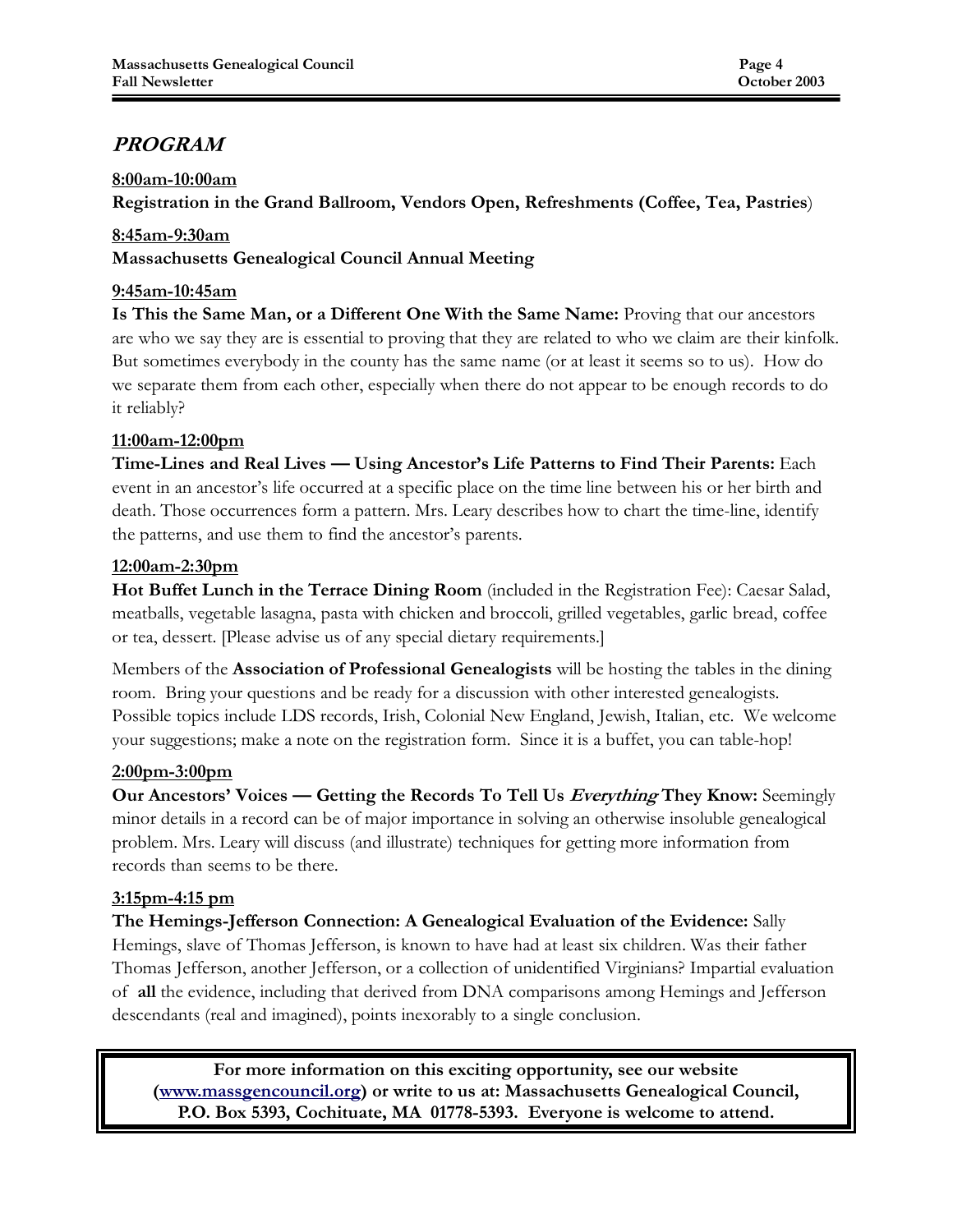#### IMPORTANT: Room Set-up

The front of the Grand Ballroom will be setup "classroom style" with long tables and chairs. The rear of the room will have only chairs. The "classroom" rows will be reserved for the first 100 registrants.

HOTEL: The Seminar will be held at the Best Western Hotel, 477 Totten Pond Rd., Waltham, (http://www.bestwestern.com/prop\_22009). Rooms are available at \$79 (\$86.61 including tax and continental breakfast) per night from Thursday through Sunday. Rooms can sleep up to 4 people. The heated indoor pool is open until 10:00pm. Call 781-890-7800 or 1- 877-852-4683 (toll free).

The hotel is located at exit 27A on Interstate 95 (aka Route 128), easily accessible from all directions. It is a 5-minute drive from the National Archives. Note that the New England Historic Genealogical Society library in Boston is now open on Sunday.

If you would like more detailed directions, or information on the local area, please email seminar@massgencouncil.org or send a letter to the Local Arrangements Chair, Massachusetts Genealogical Council, P.O. Box 5393, Cochituate, MA 01778-5393.

**VENDORS**: We are working hard to make sure that there will be a good selection of vendors at the Seminar, focusing on genealogical reference materials, books, maps, tapes, CDs, etc. See our website for details.

FRIDAY EVENING: An informal dinner will be held in the hotel restaurant. Talking with your fellow genealogists is one of the primary benefits of a conference. Your friends and relatives may not care how you found great-aunt Gertrude's death record, but we do!! Make a note on your registration form, and we will contact you with details. Registration materials will be available on Friday evening for guests staying at the hotel. See you there!

#### REGISTRATION INFORMATION

Name: \_\_\_\_\_\_\_\_\_\_\_\_\_\_\_\_\_\_\_\_\_\_\_\_\_\_\_\_\_ Street: City, State, Zip: \_\_\_\_\_\_\_\_\_\_\_\_\_\_\_\_\_\_\_\_\_\_\_ Email: \_\_\_\_\_\_\_\_\_\_\_\_\_\_\_\_\_\_\_\_\_\_\_\_\_\_\_\_\_\_ Phone: \_\_\_\_\_\_\_\_\_\_\_\_\_\_\_\_\_\_\_\_\_\_\_\_\_\_\_\_\_

Individual Members of the Massachusetts Genealogical Council (paid for 2004) are entitled to register for the Seminar at a special rate. Annual dues are \$7.50, and you may join now. Please circle the correct option.

#### Membership

| I am a fully paid member for 2004: | yes/no |
|------------------------------------|--------|
| I would like to join/renew MGC:    | \$7.50 |

#### Seminar Registration

#### Registrations must be received by 3/24/04.

Early Registration (must be received by  $2/29/04$ 

| Member:     | \$40 |
|-------------|------|
| Non-Member: | \$50 |

#### Registration (received 3/1 through 3/24/04)

| Member:     | \$50 |
|-------------|------|
| Non-Member: | \$60 |

#### TOTAL ENCLOSED: \_\_\_\_\_\_\_\_\_

#### Make check payable to:

Massachusetts Genealogical Council

Mail to: Massachusetts Genealogical Council, P.O. Box 5393, Cochituate, MA 01778-5393.

Cancellation Policy: The Registration fee may be refunded up to 30 days before the event minus a \$5.00 administration fee. There will be **no** refund within 30 days of the event.

\_\_\_\_\_\_\_\_\_\_\_\_\_\_\_\_\_\_\_\_\_\_\_\_\_\_\_\_\_\_\_\_\_\_\_

Comments: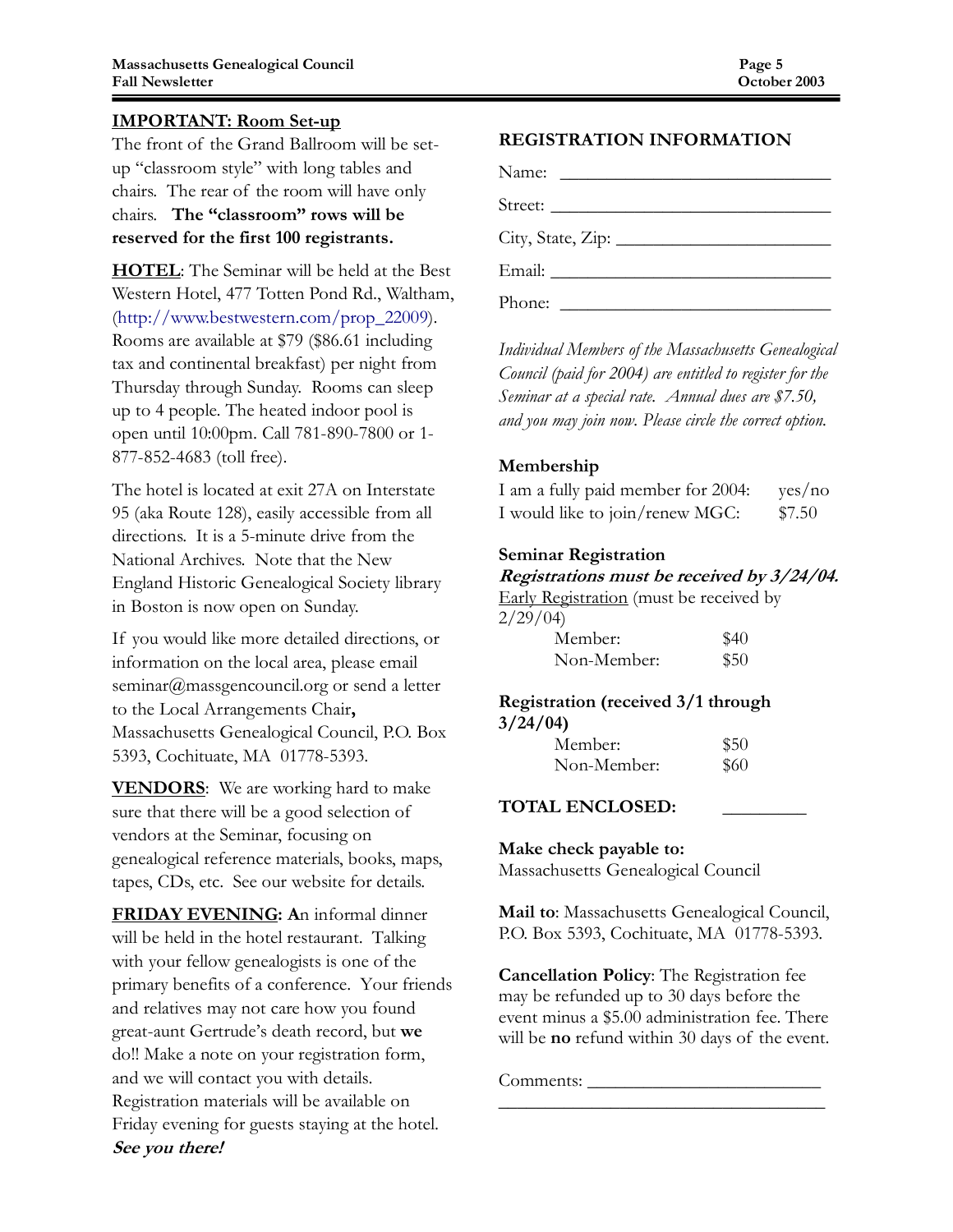#### WHAT'S NEW IN MASSACHUSETTS RESEARCH (cont'd from page 1)

Ancestry [http://www.ancestry.com] has added a new resource to their website: Massachusetts Death Index, 1970 to 1998. The website notes that "This information was originally accessed from the Massachusetts State Health Department." The index includes: Death Certificate Number, Death Place, Surname, Given Name, Date of Death, and Birthplace. However the birth places given in the index are wrong. Everyone appears to have been born in Becket or Fitchburg. Nevertheless, there is a good search feature. You may search by Firstname, Lastname, Keyword (or a combination of these categories) with exact or soundex spelling.

#### COMPUTER WRESTLING

By Georgie Hallock, Assistant Newsletter Editor

There is a new game in town. It's a reality show called *Computer Wrestling*. You may not get much physical exercise, but it's a workout for your intellect. Are you a low-level computer person with a resistance to using the machine as a result of lack of knowledge? Are you frustrated by those around you who have greater skills than you do? Are you limiting yourself because you can't seem to make the machine behave? Welcome to the world in transition. I thought that when I had mastered several of the techniques for installing rolls of microfilm that I was ready for anything. Boy was I wrong!

I have always been an indifferent typist and an irreverent speller. Spell check has been a blessing. I now spell the word right, but use the wrong word. The editing process still is needed. Our machine likes read and reed. The information highway seems to have led me on to an entrance ramp when I really should be on an exit. I'm not ready to go there. The thought that there are family history records waiting for me has caused me to learn a very little bit about the machine. We - the machine and I - are bonded. I am learning to do what it tells me to do when I tell it what I want to do. I suffer from DWIM syndrome. DWIM stands for Do What I Mean.

Now any machine that needs to go to START so you can turn it off can't be all good. When a late night genealogy question comes up, it is nice to have a 24 hour friend to help look for you. The responses are typed, thus saving old tired eyes. The "user friendly" sites are neither. Some places on the internet are scary, but those places that want your money are very carefully designed to remove your funds from you.

Back in the old days, last century, I remember the belief that "any idiot can file". True, but when it takes a genius to retrieve the information, you have a problem. Today the odds are that the computer has filed the information and now you have to find it. It seems that I should be smarter than the machine, but that's a mistake too.

Currently I am learning to deal with the Massachusetts Great and General Court website. [http://www.state.ma.us/legis] There are all sorts of exciting buttons to push and lots of information about the legislature. Hey, Mr. Legislator, if you're thinking about legislating family history, I'm going to find you. I'm going to share the information with all of my "genie" friends. If I can close down my machine all by myself, imagine what I can do with help, and most of them are far more knowledgeable that I.

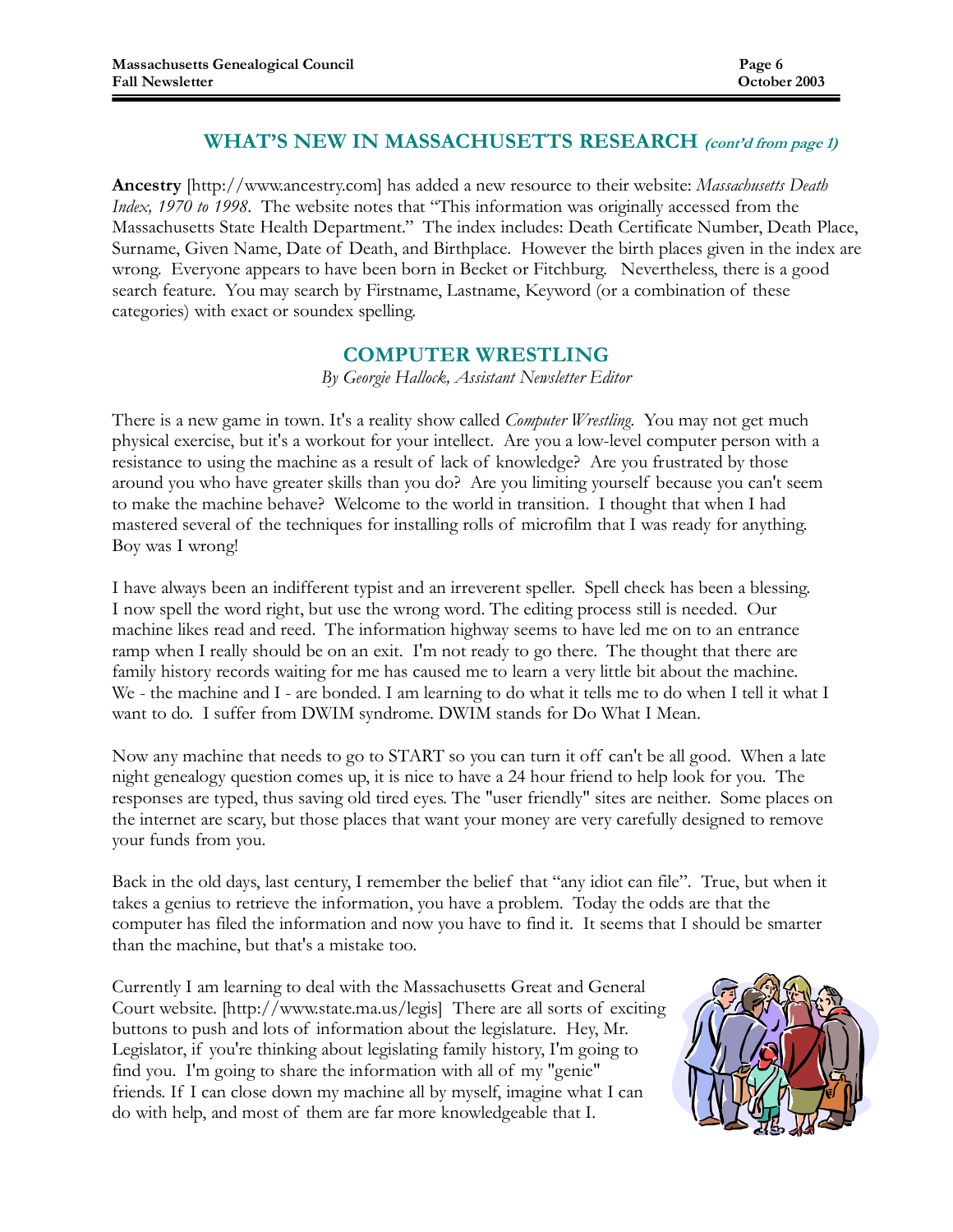$\overline{a}$ 

## INTERNATIONAL GENEALOGICAL INDEX (IGI) By Chad Milliner

**[Editor's Note: Chad Milliner (cmilliner@byualum.net), a genealogist based in Salt Lake City, contributed the following** information to the APG (Association of Professional Genealogists) mailing list in March 2003. Mr. Milliner has given his permission for an edited version of his comments to appear in our newsletter. This information is important to your understanding of the source of the information that appears in the IGI microfiche, on the FamilySearch database, and on the various vital records series issued by the Church of Latter Day Saints. For a complete copy of this discussion, search the APG-L archives on Rootsweb (http://archiver.rootsweb.com/th/index/APG/2003-03). The thread was entitled "IGI and its sources".]

Edward Steele's post [referring to the APG-L discussion] notes that the IGI used to have an entry citing an ancestor's Congregation Church record<sup>1</sup>. I strongly suspect that that particular entry is now part of the Vital Records Index set for North America, which is available at Family History Centers, the Family History Library, and which can be purchased. When the IGI was available on fiche only, it did contain some entries that are currently not in the online version [i.e., FamilySearch database]. There are two reasons that I am aware of for the entries being removed. Both of those reasons have to do with the original reason why the IGI was created.

In the 1950's, the Church [LDS] began a controlled program of extracting birth, christening, and marriage dates from vital and church records. In 1969, the Church replaced the Temple Records Index Bureau's card file with the IGI. From now on, the IGI would be the source to check to see if proxy ordinances had already been performed for a deceased relative. A problem was that the fiche version was updated only every four years, due to the expense of sending out thousands of massive fiche sets. Since the Church knew that a particular fiche set of the IGI would be in service for four years, they put in the IGI not only the names of those for whom proxy ordinances had been performed, but also names that had been extracted from the vital and church records that had not yet had proxy ordinances performed (those names were shown as CLEARED in the fiche version). By putting in these CLEARED names, the Church was letting members know that proxy ordinances for those people would be performed eventually and there was thus no need for the members doing research on their family lines to submit those names to the Church to be cleared.

Church volunteers were extracting names from vital and church records at a faster pace than the temples could handle. Hence, in each new fiche set of the IGI, there were more and more CLEARED names as a percentage of the total. When the Church switched to CD-ROM, it was decided to take out of the IGI the CLEARED names that were there as a result of controlled extraction from vital and church records. At the same time, the Church announced that the CLEARED names would be eventually part of a new database known as the Vital Records Index (VRI). Hence, to LDS Church members, the IGI can be thought of as "names of those for whom temple work has already been done". The various VRI datasets can be thought of as "names of those for whom temple work will eventually be done without any further action on my part". Names in the VRI make their way back into the IGI, but the IGI source is no longer the source of the original record, but is instead the temple record only.

<sup>1</sup> Edward Steele::…"the baptism of my ancestor, Isaac Steele, is cited in the microfiche IGI, and the source for that information is given as the microfilm number for the LDS extractions of baptismal data from the Congregational Church in New Hartford, Connecticut. Now, when I examine the SAME data (the baptism of Isaac Steele) in the IGI on the Internet, the ONLY film numbers that I have ever been able to find as the "source" for this information are the LDS "sealings for the dead" records…Nowhere can I find the original LDS reference to their extractions of data from the Congregational Church in New Hartford."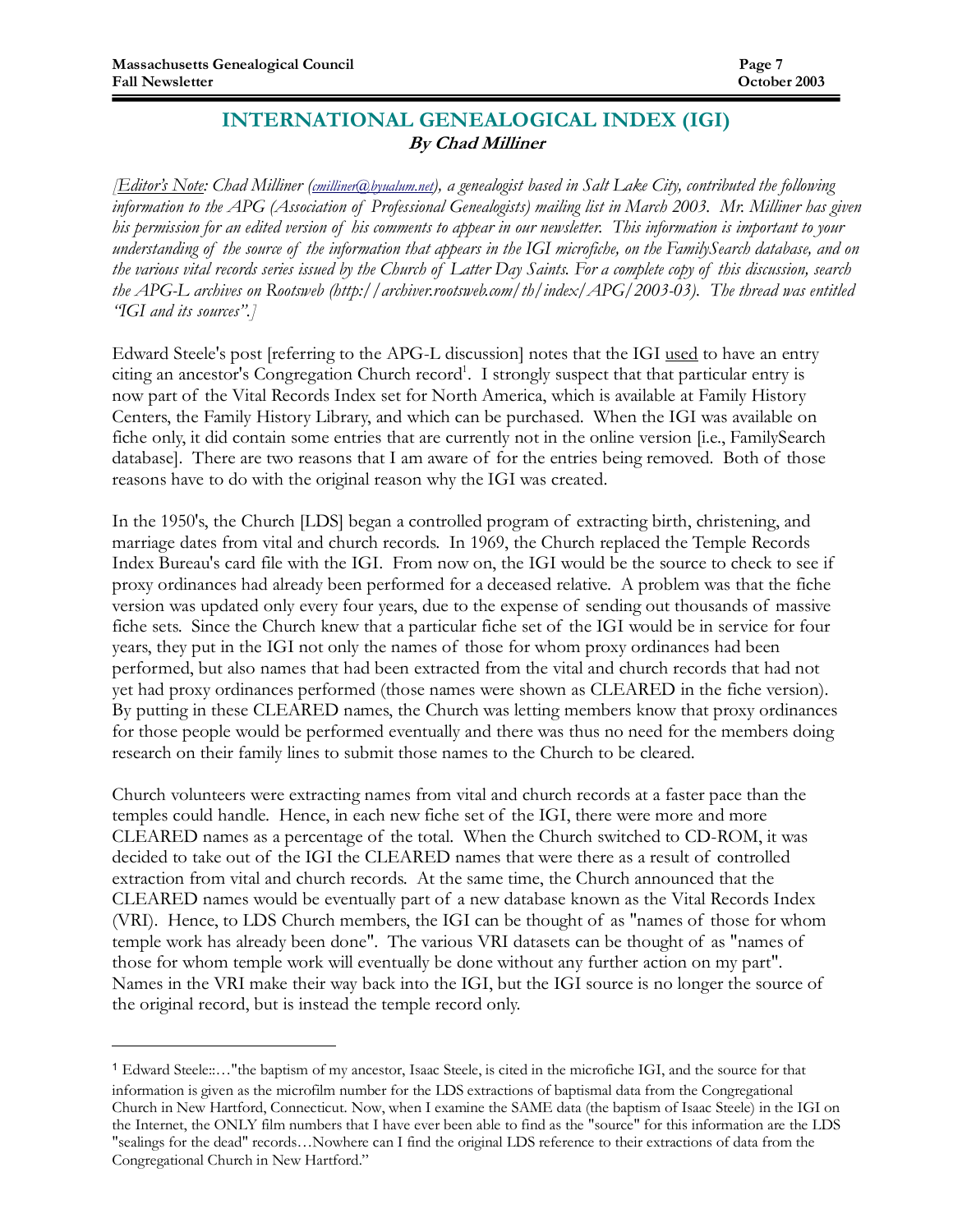# ACCESS TO RECORDS ISSUES OUTSIDE MASSACHUSETTS

The following articles are from Eastman's Online Genealogy Newsletter and are copyright 2003 by Richard W. Eastman. They are re-published here with the permission of the author. Information about the newsletter is available at http://www.eogn.com.

#### Cemetery Off Limits To Cameras (10/14/3)

In a rather bizarre story, security guards at Mount Pleasant Cemetery in Toronto refuse to let anyone photograph the tombstones. The reason? Supposedly it is "to protect the personal information on headstones, which are considered private property."

A young schoolgirl recently received an extreme lesson in civics when she attempted to photograph the tombstone of former Canadian Prime Minister William Lyon Mackenzie King as part of her homework assignment. She was told that she would receive a \$150 fine.

Isn't that a bit extreme to protect personal information? Who needs the "protection?" Certainly not the deceased! You can read much more about this on the Canada.com Web site.

#### Your Death Certificate (10/6/03)

I am not making this up. According to the Multnomah County, Oregon, Web site, "If you need a certified copy of your death certificate, you should contact the Certification Unit of the Oregon Center for Health Statistics."

I don't think I will write for my death certificate, but if you have a need to write for your own, look at: http://www.co.multnomah.or.us/dbcs/FREDS/records/reference.shtml

#### Genealogy Society to Sue Local Health District? (9/15/03)

In a bizarre twist of logic, the Huron County (Ohio) General Health District has interpreted Ohio's new fee structure for ordering copies of birth and death certificates as meaning that those certificates should not be made available at all. Despite the new guideline specifically stating the fees for making such copies, the Huron County General Health District refuses to issue any certificates at all, at any price. Tim Hollinger, a board member, refuses to issue copies of these public domain records, citing concerns that they could fall into the hands of ''terrorists, number one, or criminals." This is despite the fact that the laws clearly state that such information is public domain within the United States and cannot legally be withheld. In fact, the new Ohio law about fees clearly states under what conditions those records are to be released. Hollinger appears to be ignoring the law that he does not approve of.

OK, now here is where the story really gets bizarre: It seems that the Huron County Genealogical Society had a copy of those records on microfilm. In fact, microfilm copies of the records are available in many places. However, members of the county's General Health District ''stormed'' the local library and seized the Huron County Genealogical Society's copy of the microfilm. The Genealogical Society has asked for the return of the microfilm, but the General Health District has (so far) refused. Are all of us using the tools of "terrorists or criminals" in our genealogy research? Should this information be locked up? Should a new set of fees be used to justify illegal seizure of a non-profit society's property? Can public domain government data be withheld by local government officials? You can read more about this strange misinterpretation of Ohio's new fee structure at: http://www.morningjournal.com/site/news.cfm?BRD=1699&dept\_id=46371&newsid=10153455 &PAG=461&rfi=9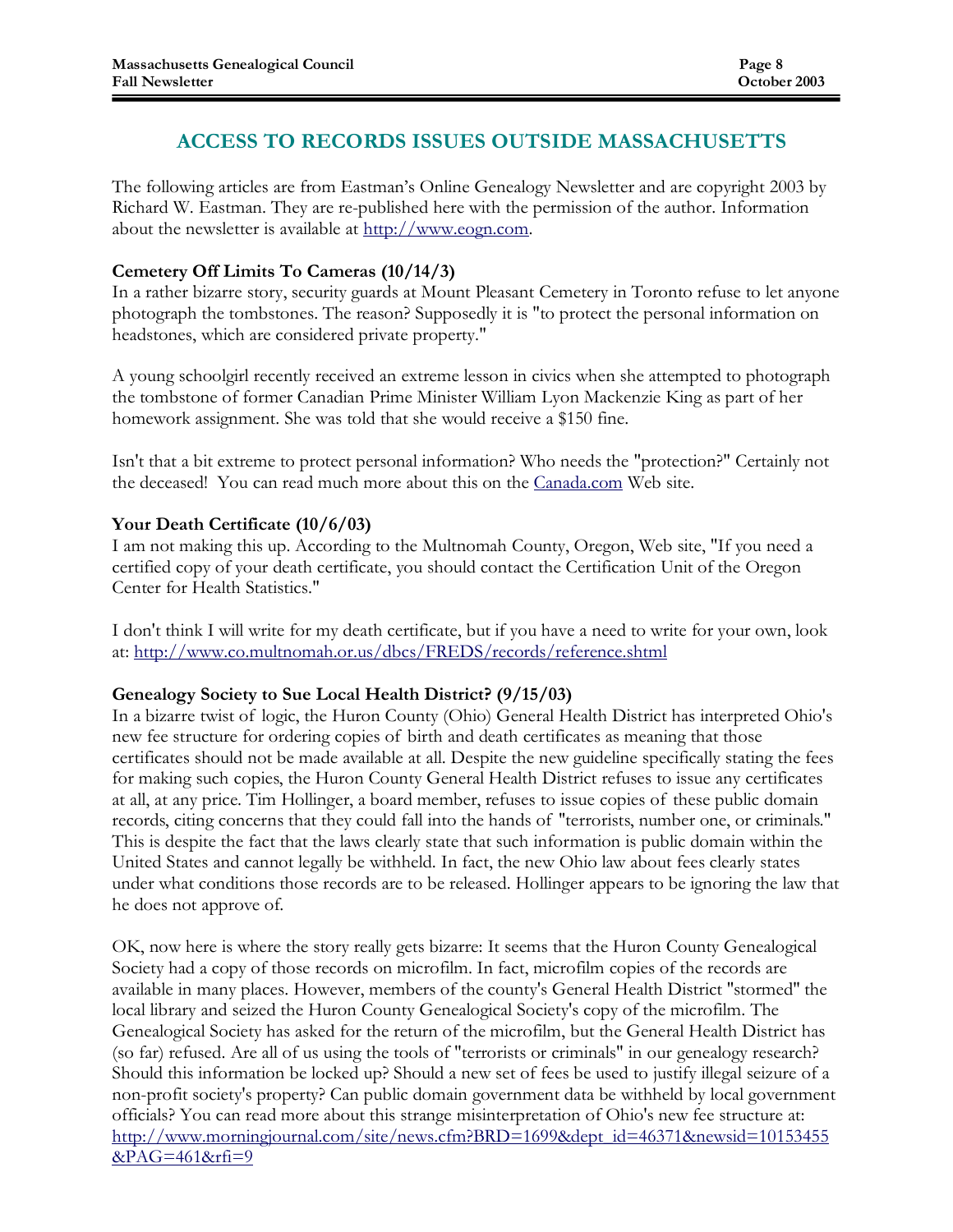# EDUCATIONAL OPPORTUNITIES

#### National Archives in Waltham Offers Genealogical Workshops

The National Archives-Northeast Region is offering free genealogical workshops during the fall of 2003. Most of the workshops are beginner level, although a few are aimed at all levels of researcher, and one is intermediate. Participants will learn what they need to know in order to locate records as well as what one might expect to find in the records.

The workshops will be offered at the Regional Archives building, located at 380 Trapelo Road in Waltham, MA, according to the following schedule. Workshops marked with an asterisk (\*) are followed by an optional behind-the-scenes tour of the archives.

|                                                  | October 30, 6:30 pm Clues in US Census Records                                |
|--------------------------------------------------|-------------------------------------------------------------------------------|
| November 4, 2:00 pm Census Tool Kit <sup>*</sup> |                                                                               |
|                                                  | November 13, 6:30 pm Canadian Border Crossings: The "St. Albans" records      |
|                                                  | November 18, 2:00 pm Records relating to African-American research available* |

Workshop and tour space is limited to 20 participants. Call (866) 406-2379 to register and for more details. There is no fee.

#### Salt Lake Institute of Genealogy

The Utah Genealogical Association (UGA) has announced the 9<sup>th</sup> annual Salt Lake Institute of Genealogy. Students register for one of eight courses of study, each including twenty hours of classes and/or labs. In addition to classroom instruction, teachers may provide study and research assignments. A unique feature of the Institute lies in its close proximity to the Family History Library [5 minute walk], the largest and finest collection of genealogical records in the world.

DATES: January 12-16, 2004 LOCATION: Wyndham Hotel, Salt Lake City, Utah COST: \$260 for UGA members, \$295 for non-members (additional fees for optional events) for registrations before November 30, 2003. Additional \$50 for late registration. HOTEL ACCOMMODATIONS: Wyndham Hotel (\$69 single, \$79 double, \$89 triple, \$99 quad) Call 1-800-553-0075 and identify the Salt Lake Institute of Genealogy WEBSITE: http://www.infouga.org

Classes will begin at 7:00 am on Monday, and conclude at 9:00 pm on Friday. Instructors include: Noel Barton, Kyle Betit, Karen Clifford, John Colletta, Natalie Cottrill, Pat Hatcher, Kathy Hinckley, Anne Leptich, Alan Mann, Kory Meyerink, Elizabeth Shown Mills, George Ott, Jimmy Parker, Dwight Radford, Geoffrey Rasmussen, Gordon Remington, David Rencher, James Warren, Paul Warren, Judith Eccles Wight and others. Optional evening classes are available.

Course 1: American Records and Research: Focus on Families

Course 2: Mid-Atlantic Research

Course 3: Irish Research

Course 4: Scandinavian Research

Course 5: Advanced Migration Studies

Course 6: Cutting Edge Internet Research

Course 7: Becoming a Successful Professional

Course 8: Producing a Quality Family History